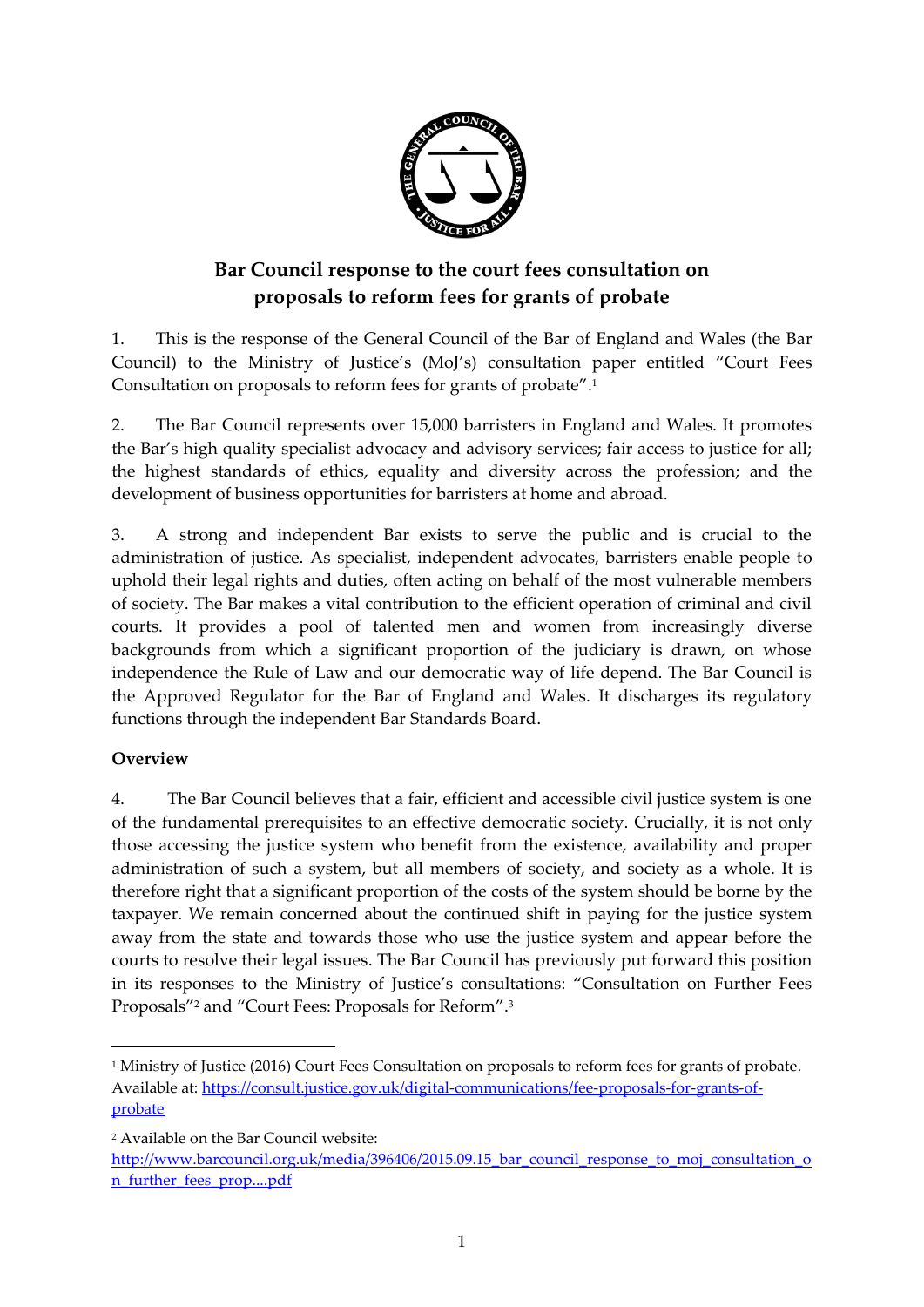5. We note that the Ministry of Justice hopes to save £250 million by implementing the consultation proposals. It follows that this amount must transfer to those making applications for grants of probate. Specifically, under these proposals it will fall to a small number of applicants to bear the bulk of this cost, while the majority of applicants bear much less, or none. Given that the state has an obligation to provide a functioning justice system to society, and that the burden of this system should therefore not fall on those who choose or are required to access the system, it is even more objectionable that government savings are sought by imposing a significant financial burden on a small category of court users rather than on society as a whole. It is our view that these proposals are not being weighed appropriately against the risks to access to justice.

6. As previously stated by the Bar Council, <sup>4</sup> we continue to be concerned about the impact of further fee increases on high value litigation conducted in London. The Lord Chancellor has criticised the 'creaking' nature of court administration, <sup>5</sup> and given that London's court fees are already the most expensive in the world,<sup>6</sup> the Bar Council is concerned about that court users are being asked to pay increasingly higher fees without an equivalent service being provided.

7. We also regard the Ministry of Justice's approach as unwisely blinkered. The inevitable result of a substantial rise in court fees is a drop in litigation itself. That can be demonstrated, if proof is required, in the sudden fall in employment tribunal claims when higher fees were introduced there. A drop in claims litigated will result in a substantial drop in VAT and income tax receipts on lawyers' fees generated by the litigation. It is therefore likely that there will be a net loss to the public purse, rather than any gain.

8. The Bar Council is also concerned that the Ministry of Justice misunderstands grants of probate. While the probate registry is historically part of the England and Wales court system, the grant of probate itself is not in reality a judicial or court act at all. It is a simple but authoritative piece of paper, bearing a stamp, produced by a civil servant on a relatively low pay grade in a relatively short period of time, the average cost of which is £166. There are only one or two registrars left in the probate registry, who now cover the entire country. The real scrutiny given to grants of probate is by HMRC. While the probate is not quite a rubber stamp, it is little more. We note that it is only when probate cases become contentious

1

http://www.barcouncil.org.uk/media/396406/2015.09.15 bar\_council\_response\_to\_moj\_consultation\_o [n\\_further\\_fees\\_prop....pdf](http://www.barcouncil.org.uk/media/396406/2015.09.15_bar_council_response_to_moj_consultation_on_further_fees_prop....pdf)

<sup>6</sup> Centre for Commercial Law Studies School of International Arbitration, Queen Mary University of London (2013) 'Competitiveness of fees charged for Commercial Court Services: An overview of selected jurisdictions'. Available at: <http://www.law.qmul.ac.uk/docs/news/118693.pdf>

<sup>3</sup> Available on the Bar Council website:

[http://www.barcouncil.org.uk/media/275349/bar\\_council\\_response\\_to\\_moj\\_consultation\\_on\\_court\\_fe](http://www.barcouncil.org.uk/media/275349/bar_council_response_to_moj_consultation_on_court_fees_proposals_for_reform_300114.pdf) [es\\_proposals\\_for\\_reform\\_300114.pdf](http://www.barcouncil.org.uk/media/275349/bar_council_response_to_moj_consultation_on_court_fees_proposals_for_reform_300114.pdf)

<sup>4</sup> See paragraph 7 of the Bar Council's 2015 response to the MoJ's consultation "Consultation on Further Fees Proposals":

<sup>5</sup> The Rt Hon Michael Gove MP (23 June 2015) 'What does a one nation justice policy look like?' Available at: [https://www.gov.uk/government/speeches/what-does-a-one-nation-justice-policy-look](https://www.gov.uk/government/speeches/what-does-a-one-nation-justice-policy-look-like)[like](https://www.gov.uk/government/speeches/what-does-a-one-nation-justice-policy-look-like)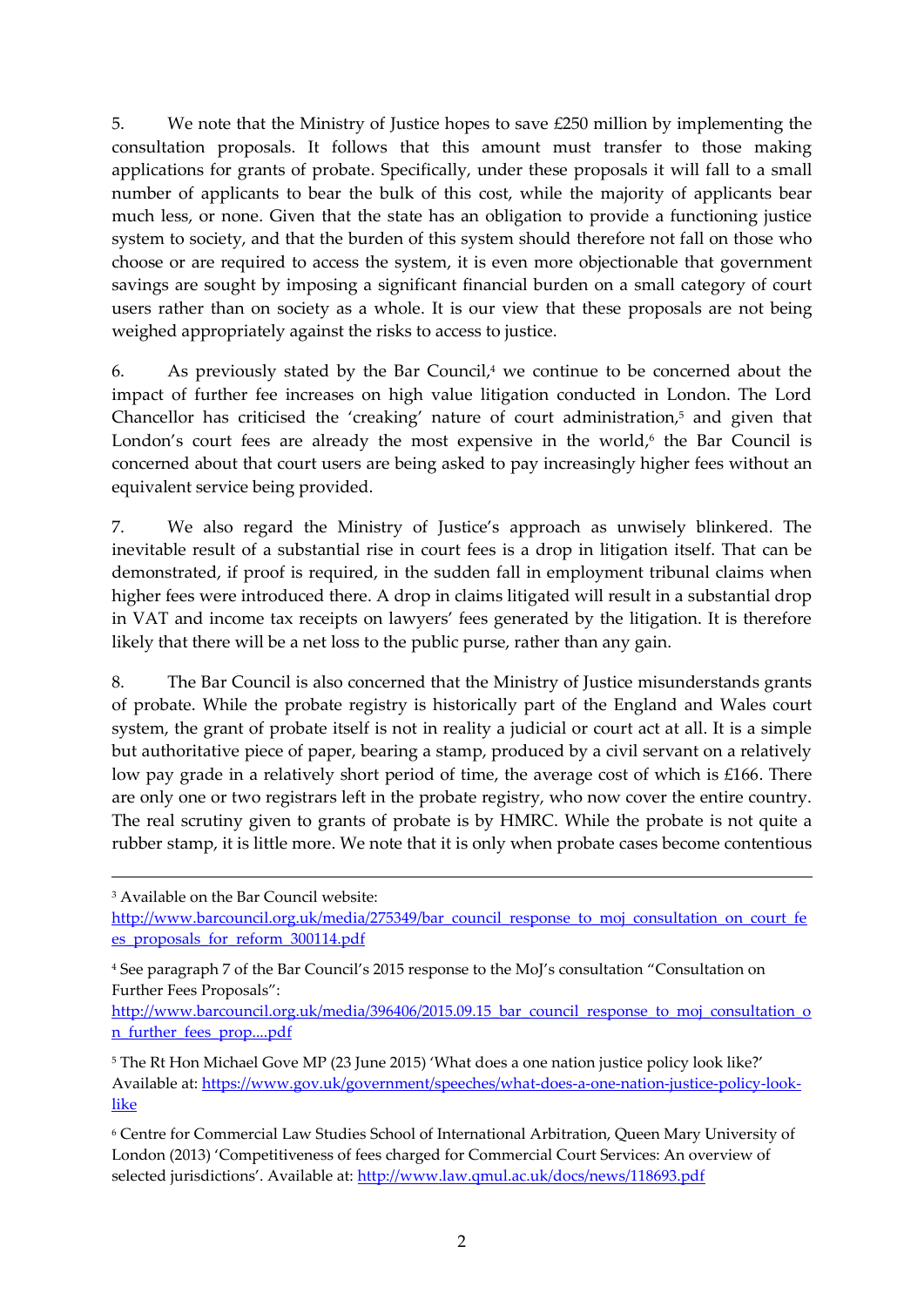that they use up court time, at which point separate court proceedings are issued, generating separate fees.

9. Probate fees were trebled in 2014, the result being that they now cover the entire cost, (£45 million, as stated in the consultation paper), of the probate registries. We do not see how the mere fact that probate registries come (essentially for historic and administrative reasons) within the Courts and Tribunal Service can justify applicants for probate paying more than the actual cost of providing probates. Yet estates are being asked to pay an extra £250m; approximately 6.5 times the cost to the Government of providing those estates with probates.

10. As mentioned in the previous paragraph, according to the consultation paper, the cost of running the probate registries is £45m. The Bar Council has doubts over that figure. The 2014-15 figures produced by HMCTS states approximately  $£174m<sup>7</sup>$  as the entire cost of running the Family courts, including the Court of Protection and probate registries. We would be surprised if one quarter of that was the probate registry. But even accepting the £45m figure, it still represents only 5.5% of the entire HMCTS expenditure. Yet that tiny department which already covers its own costs, is now expected also to cover the entire shortfall of the HMCTS (and eight times the shortfall of the Family courts).

11. If these proposals are taken forward, the bereaved, who apply to the probate registries for a single sheet of paper, produced with very little scrutiny by a small division of a government department, will end up paying a tax which covers the entire annual shortfall of the family courts, the civil courts, the asylum and immigration tribunals, the employment tribunals, and all other tribunals. The Bar Council does not consider this just.

**Question 1: Do you agree that it would be fairer to charge a fee that is proportionate to the value of the estate compared with charging a fixed fee for all applications for a grant of probate? Please give reasons.**

12. No.

 $\overline{a}$ 

13. As set out above, the Bar Council does not agree that the justice system should pay for itself. Rather, as an effectively functioning justice system is critical to the functioning of society as a whole, it is right that the cost be borne by the taxpayer.

14. The Bar Council does not agree with the premise that the value of the estate should be relevant to the fee charged to gain control of that estate, when there is no corresponding variation to the work required by the court.

15. We are greatly concerned by the astronomical increase for the highest category of executors who will be required to pay a £20,000 fee; an increase of over 9200% from the current flat fee (£215 for all estates valued at over £5,000). Imposing such a great cost is not considered appropriate at the best of times, and requiring executors to pay such a fee,

<sup>7</sup> HMCTS Annual Report 2014-15. Available at:

[https://www.gov.uk/government/uploads/system/uploads/attachment\\_data/file/433948/hmcts](https://www.gov.uk/government/uploads/system/uploads/attachment_data/file/433948/hmcts-annual-report-accounts-2014-15.pdf)[annual-report-accounts-2014-15.pdf](https://www.gov.uk/government/uploads/system/uploads/attachment_data/file/433948/hmcts-annual-report-accounts-2014-15.pdf)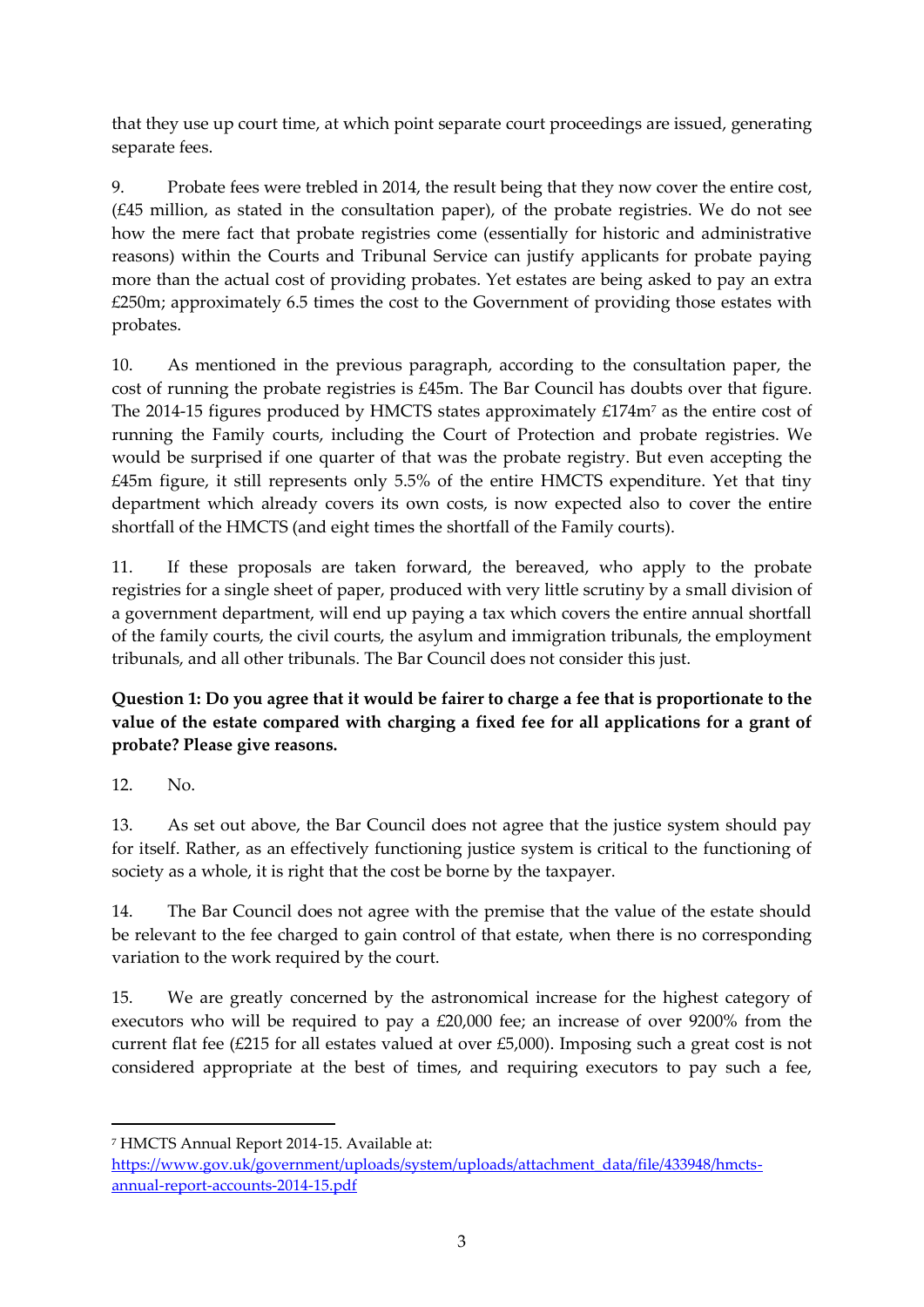especially during bereavement and when they have no other option in order to obtain the grant of probate is even more objectionable.

16. Furthermore, we disagree with the reasoning that increasing these fees up to £20,000 becomes appropriate if the fee can be recovered from the estate itself. Cost recovery should not be a basis for implementation of higher fees. In reasoning that much or all of the fee may come from the estate itself "at no personal cost to the executor" (as stated in the consultation materials) it follows that deductions must be made from the estate or its parts which individuals would otherwise acquire.

17. If some executors are charged high levels of fees for grants of probate because the value of the estate is high, they will consequently be paying these greater fees to allow other executors to be charged a much lower or no fee at all. The Bar Council disagrees with the reasoning that despite the same amount of work being conducted by the Probate Registry for each application, the right to execute someone's estate should be granted after payment of differing fees which are dependent on the value of the estate in question.

18. Nor can the proposals legitimately claim to charge "proportionate" fees. A blockstep-up system is proposed which imposed disproportionate fees. Such a system applied to Stamp Duty for over 100 years and was universally agreed as indefensible, and recently scrapped<sup>8</sup>. It is therefore surprising to see a similar system proposed here.

## **Question 2: Do you agree with the proposal to increase the threshold above which the fee is payable from £5,000 to £50,000? Please give reasons.**

19. No.

20. While a higher threshold for payable fees sounds attractive in and of itself, in the context of the wider issue the Bar Council is aware that raising the threshold would cause a much greater financial burden to be placed on those seeking grants of probate for higher value estates. Lower value estates, if they need a grant of probate, are receiving an advantage when the grant is issued. It is wholly unclear why that advantage should be subsidised by other users of the system. We also note that estates up to £50,000 may have little need of grants, since banks will usually pay out up to that amount without the need for a grant.

## **Question 3: Do you agree with the government's proposals to charge fees for probate applications as set out in Table 1? Please give reasons.**

21. No.

1

22. For the reasons set out above at paragraphs 4-20, the Bar Council is against the proposals to charge probate fees on a graduated scheme rather than a fixed flat-fee scheme.

<sup>8</sup> HM Treasury Budget 2016. Available at:

[https://www.gov.uk/government/uploads/system/uploads/attachment\\_data/file/508193/HMT\\_Budget](https://www.gov.uk/government/uploads/system/uploads/attachment_data/file/508193/HMT_Budget_2016_Web_Accessible.pdf) [\\_2016\\_Web\\_Accessible.pdf](https://www.gov.uk/government/uploads/system/uploads/attachment_data/file/508193/HMT_Budget_2016_Web_Accessible.pdf)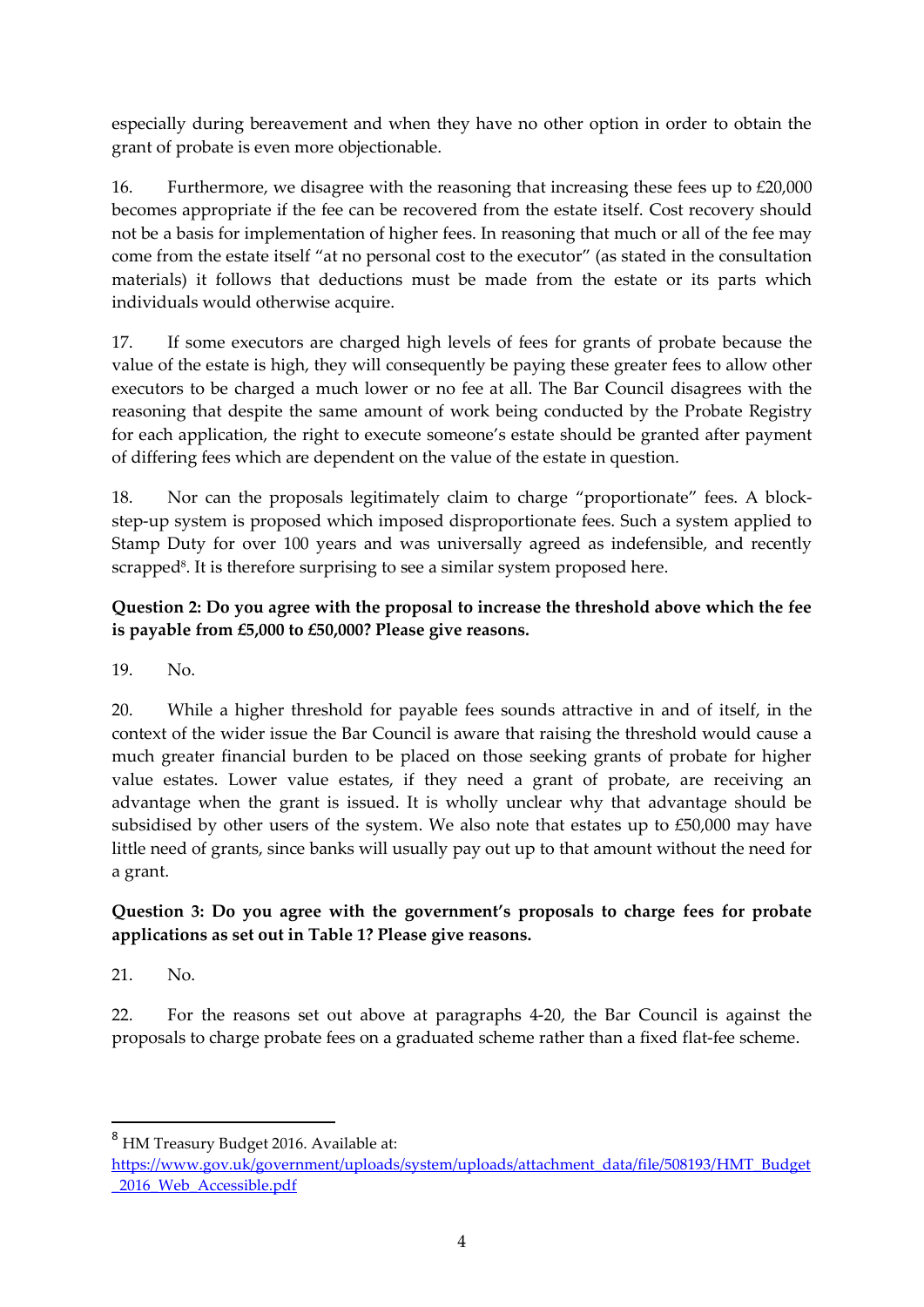23. We regard the proposal as potentially self-defeating. A huge number of individuals will adopt strategies to avoid the necessity for probate, or to reduce legitimately the value of their estates for probate fee purposes (but not for tax), such as bare trusts, nominee-ships and joint ownership of assets and accounts. At the top end, banks and insurance companies will quickly offer indemnities or guarantees at prices which undercut the probate fees. As well as impacting fee-income, that will have the undesirable result of moving a substantial amount of asset-holding into grey areas, whereas by contrast probate produces transparency and therefore reduces fraud.

24. We also regard the idea that the probate system has to cross-subsidise the effectively separate courts and tribunal service as completely indefensible. Court and tribunal costs bear absolutely no relation to probate costs, and have no real connection with them at all. The proposals are, instead, a new tax on estates, where there is already a tax in place – inheritance tax (which itself raises much more than 10 times the MoJ's shortfall). As a tax, however, the proposed fee system fails to reflect the exemptions in favour of charity, spouses and civil partners which inheritance tax itself recognises, for good societal reasons.

### **Question 4: Are there other ways that executors should be supported to make payment of the fee and/or examples of banks or funding institutions who regularly assist with finances before the grant of probate? Please provide details.**

25. The Bar Council is of the view that fee remissions should be provided to support executors. Our position on this subject is set out in our answer to Question 5.

### **Question 5: Do you agree with the proposal to remove grant of probate fees from the fee remissions scheme? Please give reasons.**

26. No.

*27.* The Bar Council notes that in the context of the current consultation, the question of fee remissions is less relevant than the MoJ puts forward. Where probate is necessary, it is because proof is needed to gain access to assets. Payment after probate would be a welcome option, working perfectly well with instalment payments of inheritance tax. If the threshold for probate fees is lifted to £50,000, however, even the current consultation's superficial arguments in favour of remissions become less impressive.

28. In response to the statements as to why the MoJ does not believe that the proportion of estates which will attract a significantly higher fee will cause the executor financial hardship:

29. The Bar Council does not agree that because some banks and building societies may allow the executor to use funds from the deceased's accounts to meet the cost of the probate fee, that this is a reasonable basis to refuse fee remissions to the executor. This will not be the case for every applicant placed in this position by the proposed increases, and the MoJ cannot guarantee that any such policies currently in existence will not be subject to future change.

30. The MoJ's consultation paper states that where there are insufficient liquid assets to meet the probate fee, the executor should have little difficulty in securing short-term